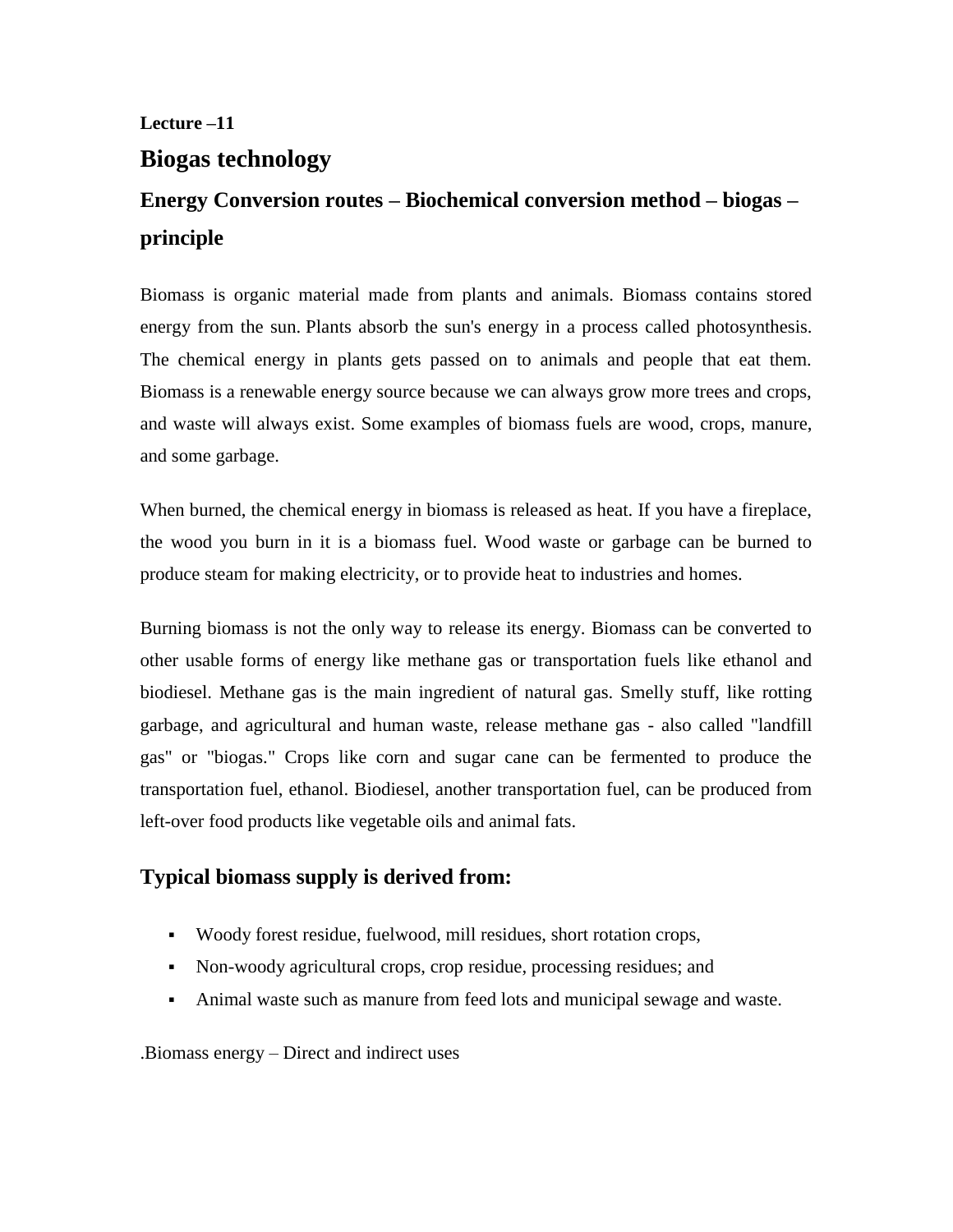Biomass energy can be used directly or indirectly. Firewood is a common example of direct use by combustion. But biomass energy can be transformed into other forms of fuel. Ethanol from agricultural crops such as sugar cane and methane from manure and sewage are examples of indirect use fuel. Ethanol from agricultural crops such as sugar cane and methane from manure and sewage are examples of indirect use.

## **Biomass energy – conversion**

Biomass energy in the forms of gas can occur spontaneously, as marshgas, or landfill gas for example, but alcohols do not. Agricultural wastes or manures undergo certain processes first.



The two main processes are thermal and biological

# **Thermal and biological biomass energy conversion**

**Thermal conversion** can happen in three ways

Combustion, (including co-firing - mixed coal/biomass combustion)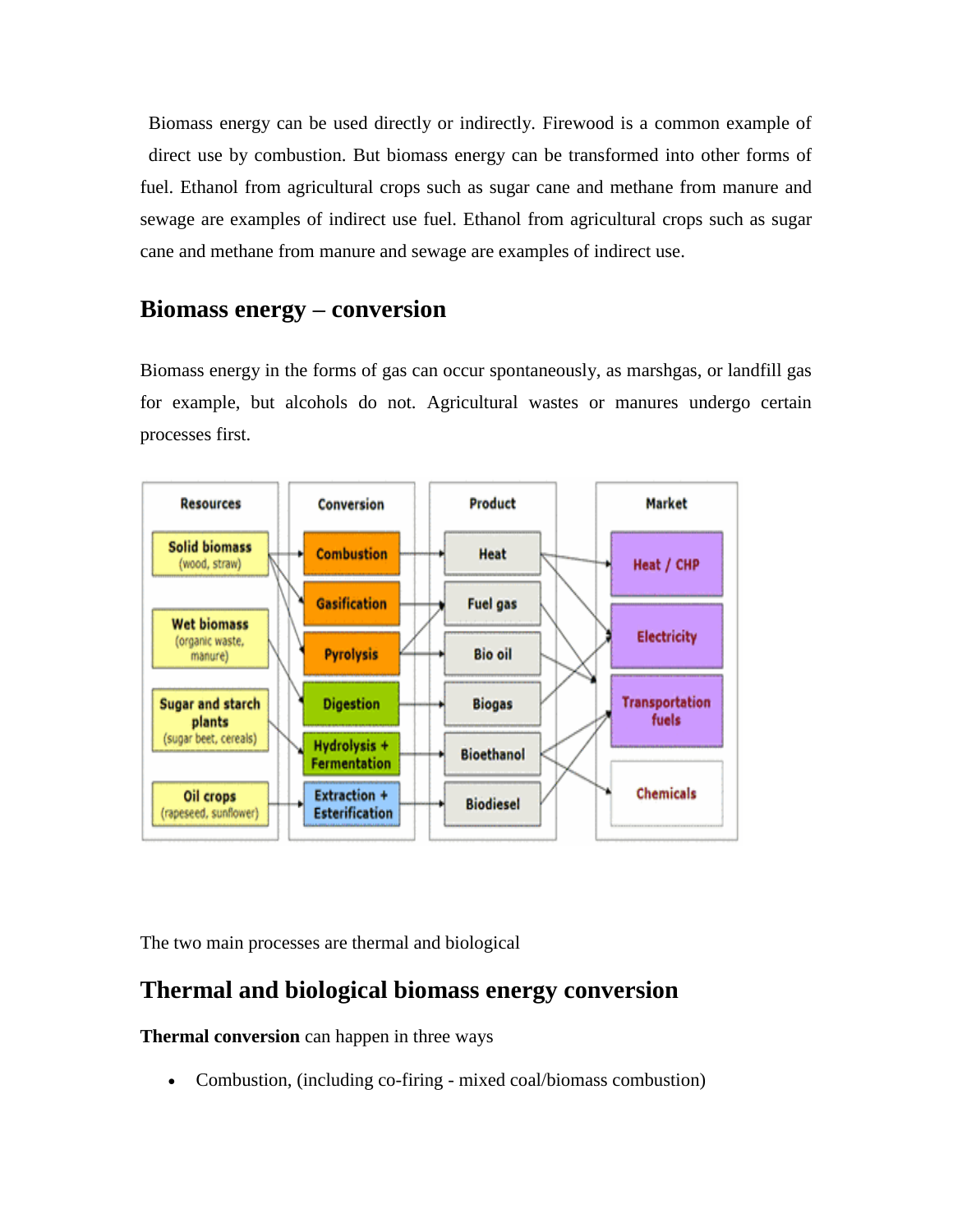- Woodchips
- Pyrolysis and,
- Gasification

**Combustion** of course means that biomass is burned, similar to coal and oil, to make electricity. When mixing biomass with coal, this co-firing process is very efficient. Solid municipal waste is also burned to generate electricity.

**Pyrolysis** is a chemical process of decomposition of biomass materials. It is a heating process without the involvement of oxygen. The recycling of used vehicle tyres uses pyrolysis.

**Gasification** involves processes that turn parts of solid biomass materials into gas. Pyrolysis can do this for example.

#### **Biological conversion** can happen through

**Digestion and fermentation** of biodegradable wastes occurs in large digester power plants where bacteria convert waste into gas. The produced gas drives turbines that generate electricity from these wastes. The solids that are left behind may be used as fertilizer, depending on the biomass materials used.

[Biofuels that can be made from biomass](http://www.biomassenergyfoundation.org/) are

- Biogas
- Bioethanol
- Biobutanol and
- Biodiesel

## **Biogas**

Biogas can be captured from marshes, from landfill or wastes such as sewage, and burned to produce electricity. It can also be generated intentionally through anaerobic composting. When refined it can be used to power vehicles directly.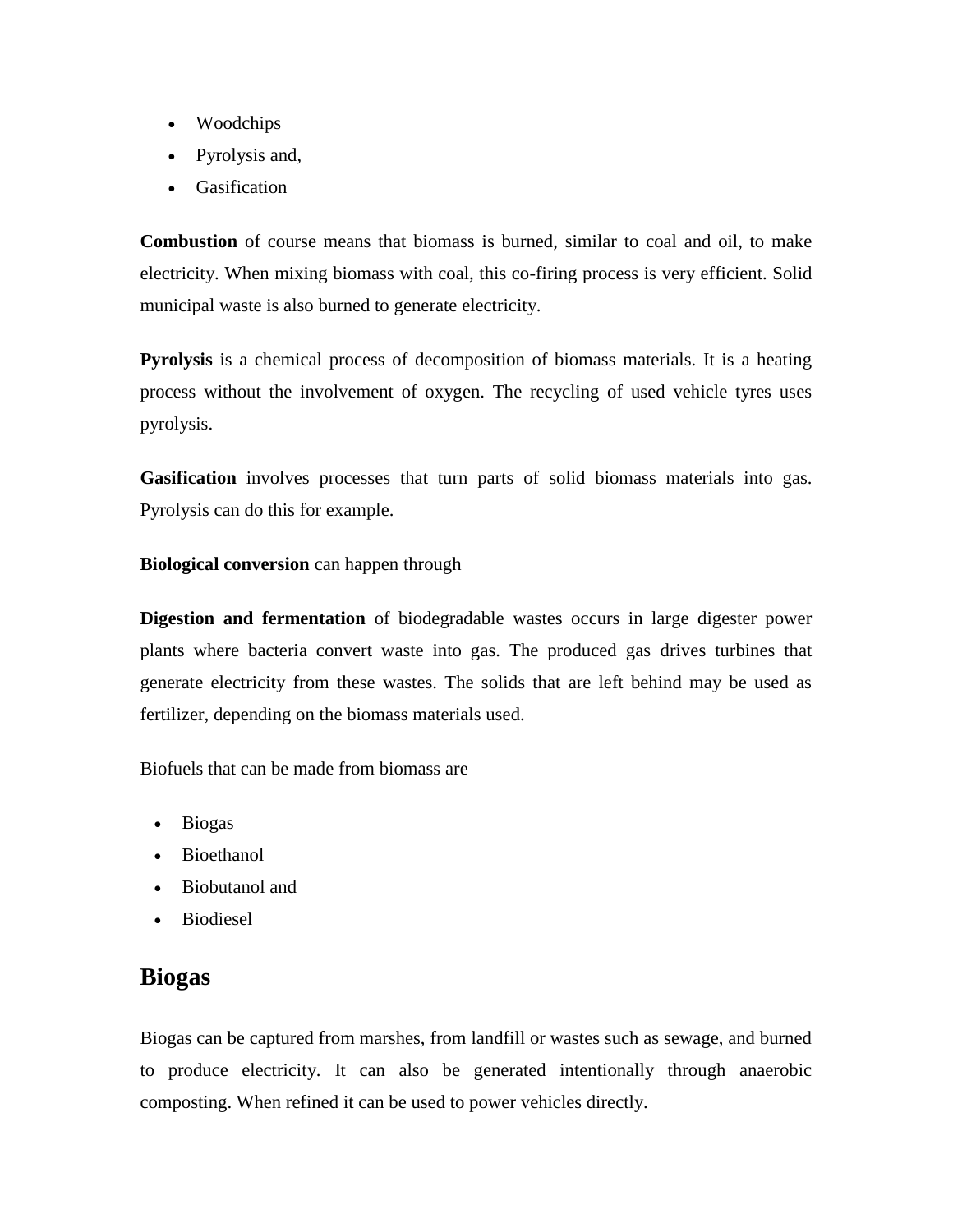Biogas, a mixture containing 55-65 percent methane, 30-40 percent carbon dioxide and the rest being the impurities  $(H_2, H_2S,$  and some  $N_2$ ), can be produced from the decomposition of animal, plant and human waste. It is a clean but slow burning gas and usually has a colorific value-between 5000 to 5500 kcal/kg. It can be used directly in cooking, reducing the demand for firewood. Moreover, the material from which the biogas is produced retains its value as a fertilizer and can be returned to the soil. Biogas has been popular on the name, "Gobar Gas" mainly because cow dung has been the material for its production, hitherto. It is not only the excreta of the cattle, but also the piggery Waste as well as poultry droppings are very effectively used for biogas generation. A few other materials through which biogas can be generated are algae, crop residues (agro-wastes), garbage kitchen wastes, paper wastes,. sea wood, human waste, waste from sugarcane refinery, water hyacinth etc., apart from the abovementioned animal wastes. Any cellulosic organic material of animal or plant origin, which is easily biodegradable, is a potential raw material suitable for biogas production.

Biogas is produced by digestion, pyrolysis, or hydrogasification. "Digestion biological process that occurs in the absence of, oxygen and in the presence of anaerobic organisms at ambient pressures and temperatures of 35-70°C. The container in which this digestion takes place is know as the digester

### **Stages of anaerobic digestion in methane production**

Formerly, methane fermentation was hypothetically designed as a twostep process including an acid forming stage followed by a methane forming stage. However, with the exception of methanol, acetate and formate, methanogenic bacteria cannot metabolize alcohols and organic acids.

The current scheme represents a three-stage process in which three groups of bacteria are involved.

- a. Hydrolytic and acidogenic bacteria
- b. Acetogenic bacteria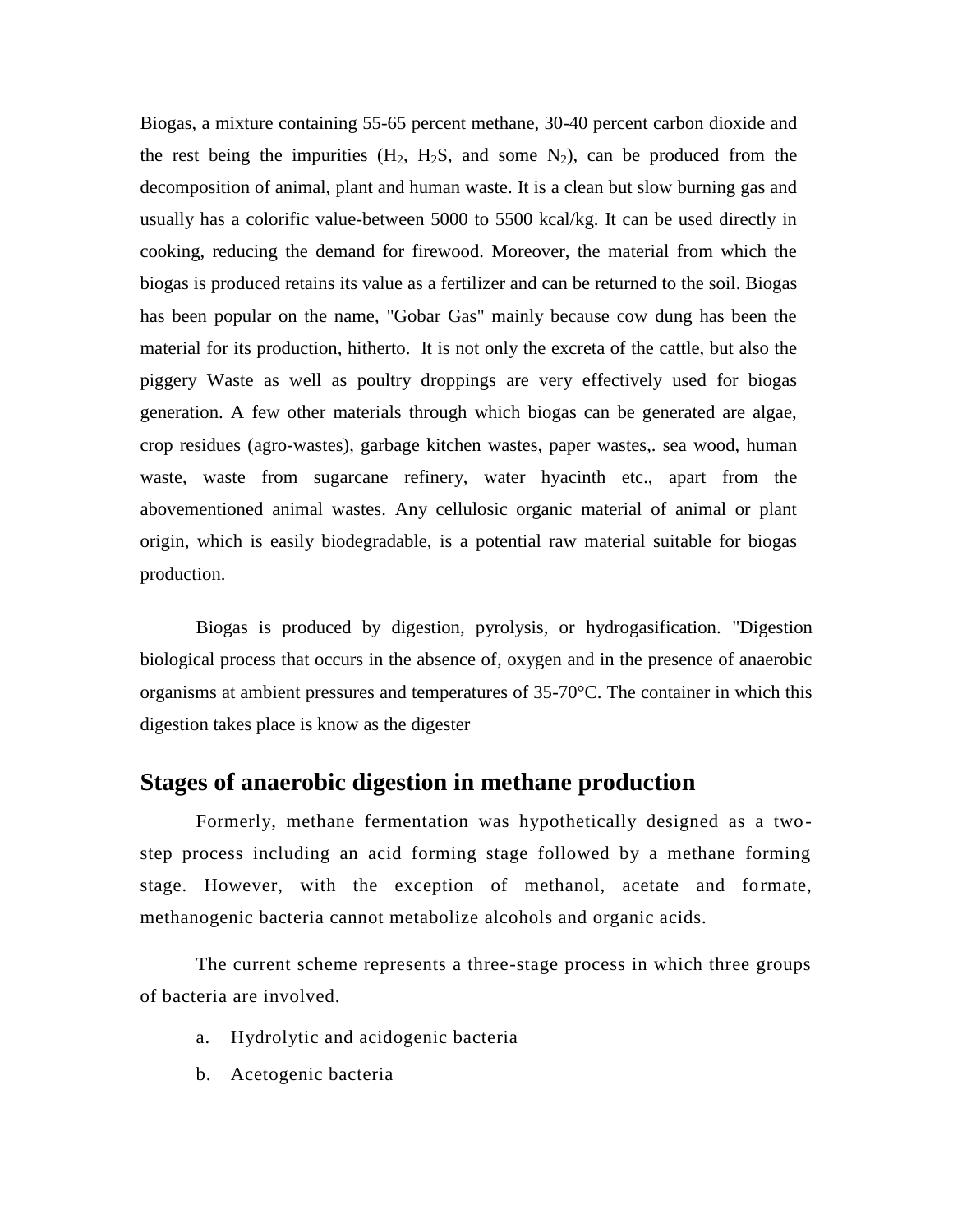c. Methanogenic bacteria

**Fig : Microbial groups involved in the conversion of biomass to methane**



# **Manure Collection**

Livestock facilities use manure management systems to collect and store manure because of sanitary, environmental, and farm operational considerations. Manure is collected and stored as liquids, slurries, semi-solids, or solids.

**Raw Manure.** Manure is excreted with a solids content of 8 to 25 percent, depending upon animal type. It can be diluted by various process waters or thickened by air drying or by adding bedding materials.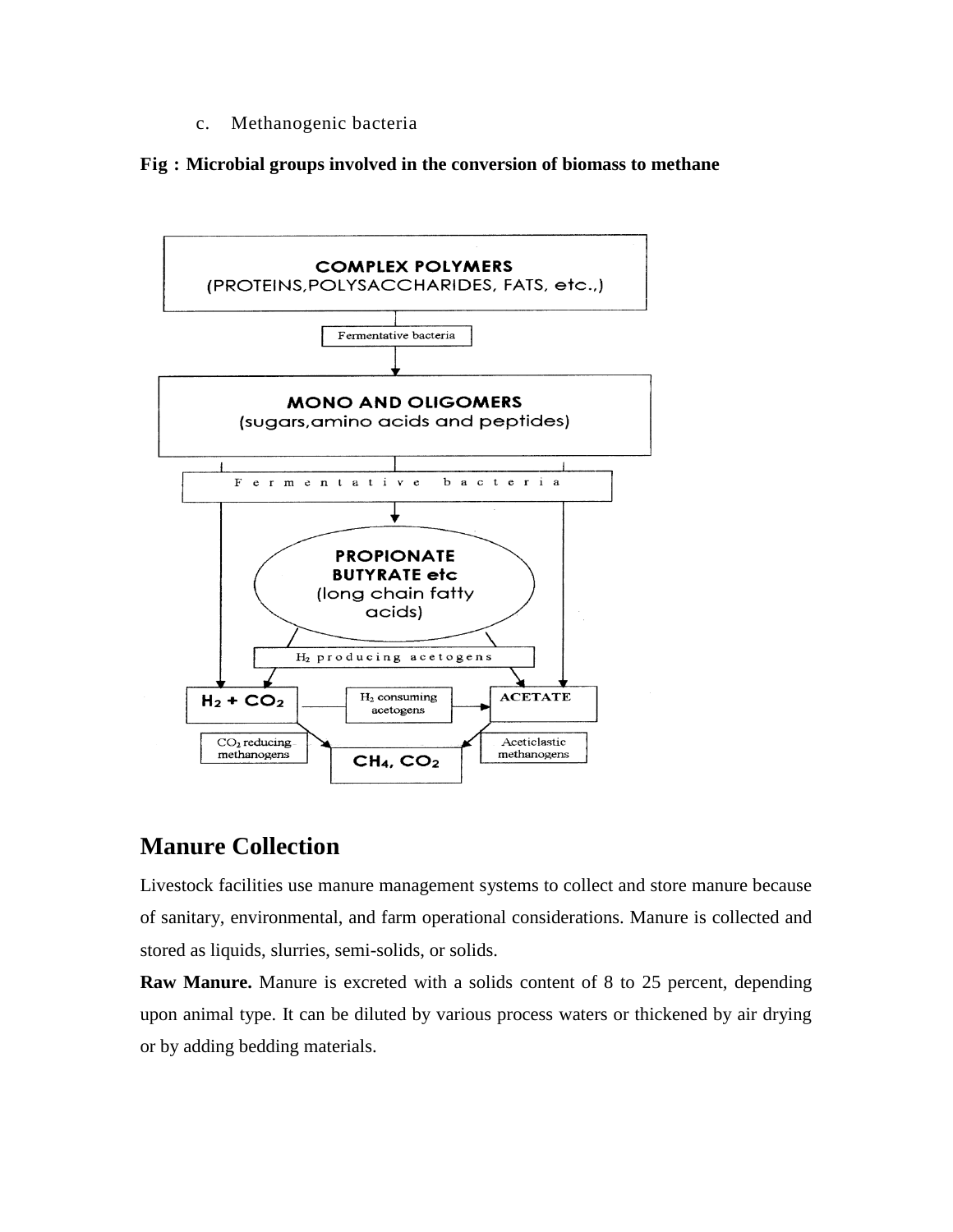**Liquid Manure.** Manure handled as a liquid has been diluted to a solids content of less than 5 percent. This manure is typically "flushed" from where it is excreted, using fresh or recycled water. The manure and flush water can be pumped to treatment and storage tanks, ponds, lagoons, or other suitable structures before land application. Liquid manure systems may be adapted for biogas production and energy recovery in "warm" climates. In colder climates, biogas recovery can be used, but is usually limited to gas flaring for odor control.

**Slurry Manure.** Manure handled as slurry has been diluted to a solids content of about 5 to 10 percent. Slurry manure is usually collected by a mechanical "scraper" system. This manure can be pumped, and is often treated or stored in tanks, ponds, or lagoons prior to land application. Some amount of water is generally mixed with the manure to create a slurry. For example, spilled drinking water mixes with pig manure to create a slurry. Manure managed in this manner may be used for biogas recovery and energy production, depending on climate and dilution factors.

**Semi-Solid Manure.** Manure handled as a semi-solid has a solids content of 10 to 20 percent. This manure is typically scraped. Water is not added to the manure, and the manure is typically stored until it is spread on local fields. Fresh scraped manure (less than one week old) can be used for biogas and energy production in all climates, because it can be heated to promote bacterial growth.

**Solid Manure.** Manure with a solids content of greater than 20 percent is handled as a solid by a scoop loader. Aged solid manure or manure that is left "unmanaged" (i.e., is left in the pasture where it is deposited by the animals) or allowed to dry is not suitable for biogas recovery.

#### **Effluent Storage**

The products of the anaerobic digestion of manure in digesters are biogas and effluent. The effluent is a stabilized organic solution that has value as a fertilizer and other potential uses. Waste storage facilities are required to store treated effluent because the nutrients in the effluent cannot be applied to land and crops year round.

The size of the storage facility and storage period must be adequate to meet farm requirements during the non-growing season. Facilities with longer storage periods allow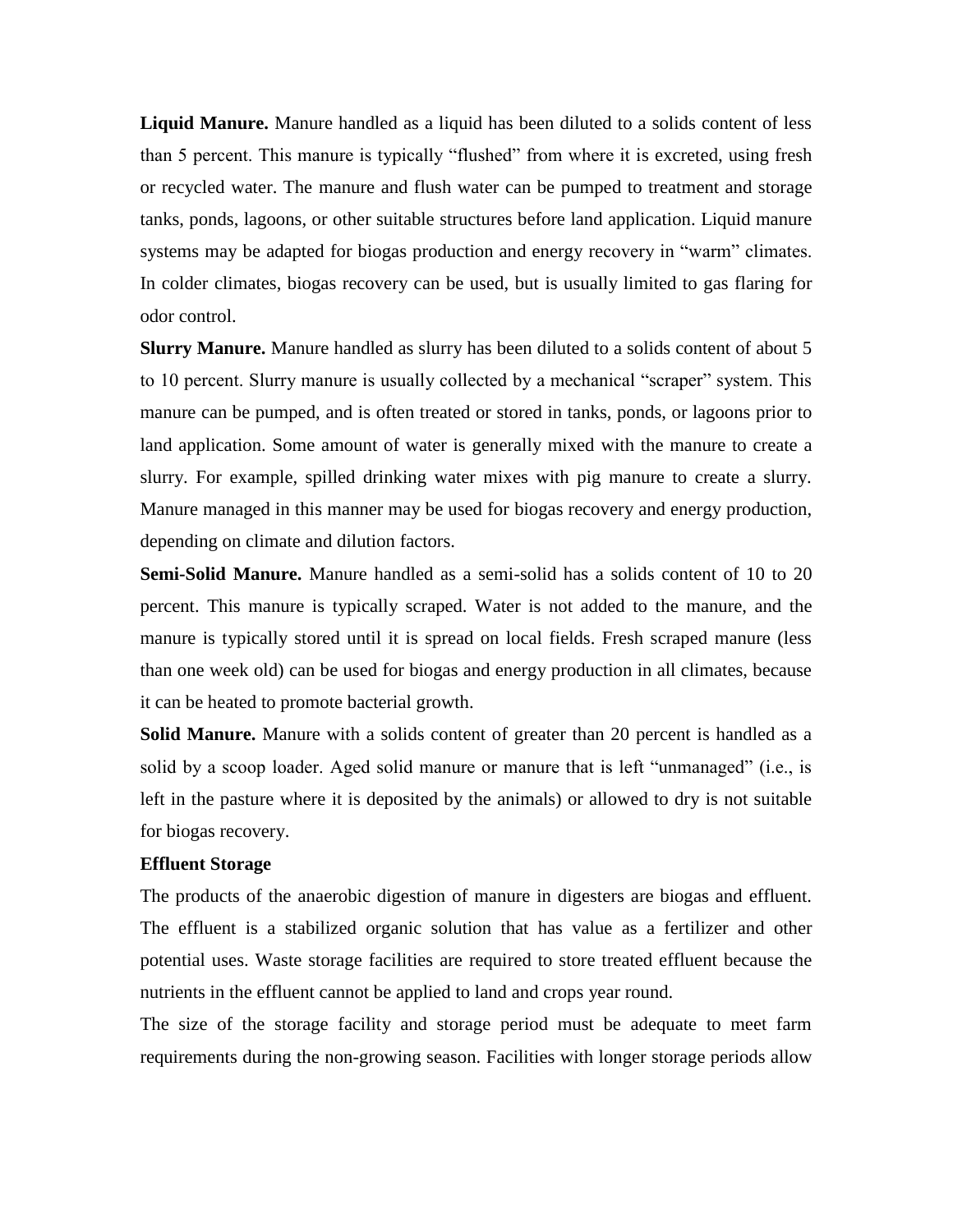flexibility in managing the waste to accommodate weather changes, equipment availability and breakdown, and overall operation management.

## **Gas Handling**

A gas handling system removes biogas from the digester and transports it to the end-use, such as an engine or flange. Gas handling includes: piping; gas pump or blower; gas meter; pressure regulator; and condensate drain(s).

Biogas produced in the digester is trapped under an airtight cover placed over the digester. The biogas is removed by pulling a slight vacuum on the collection pipe (e.g., by connecting a gas pump/blower to the end of the pipe), which draws the collected gas from under the cover. A gas meter is used to monitor the gas flow rate. Sometimes a gas scrubber is needed to clean or "scrub" the biogas of corrosive compounds contained in the biogas (e.g., hydrogen sulfide). Warm biogas cools as it travels through the piping and water vapor in the gas condenses. A condensate drain(s) removes the condensate produced.

#### **Gas Use**

Recovered biogas can be utilized in a variety of ways. The recovered gas is 60 - 80 percent methane, with a heating value of approximately 600 - 800 Btu/ft3. Gas of this quality can be used to generate electricity; it may be used as fuel for a boiler, space heater, or refrigeration equipment; or it may be directly combusted as a cooking and lighting fuel.

Electricity can be generated for on-farm use or for sale to the local electric power grid. The most common technology for generating electricity is an internal combustion engine with a generator. The predicted gas flow rate and the operating plan are used to size the electricity generation equipment.

Engine-generator sets are available in many sizes. Some brands have a long history of reliable operation when fueled by biogas. Electricity generated in this manner can replace energy purchased from the local utility, or can be sold directly to the local electricity supply system. In addition, waste heat from these engines can provide heating or hot water for farm use.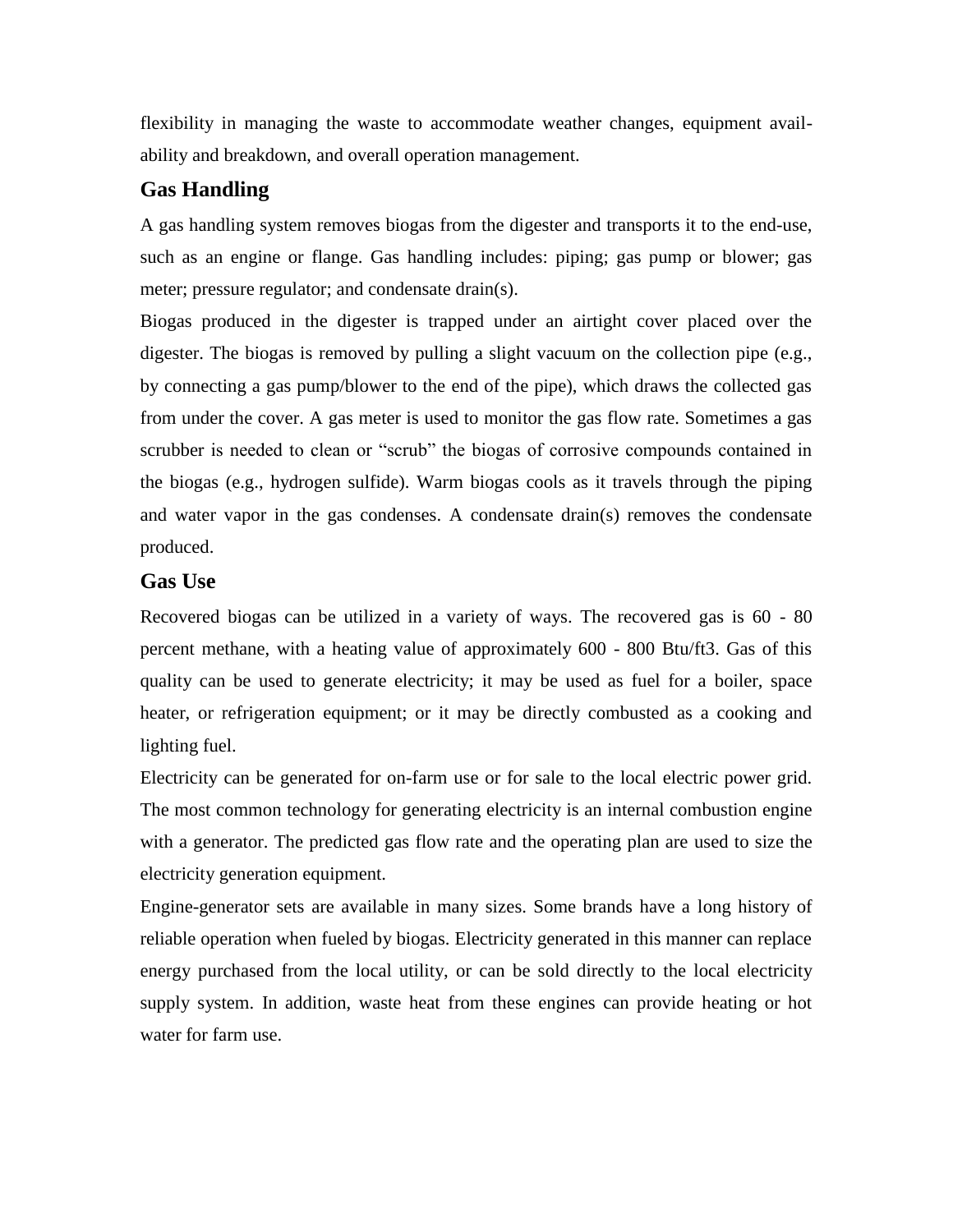Biogas can also be used directly on-site as a fuel for facility operations. Equipment that normally uses propane or natural gas can be modified to use bio- gas. Such equipment includes boilers, heaters, and chillers.

- **Boilers and Space Heaters.** Boilers and space heaters fired with biogas produce heat for use in the facility operations. Although this may not be the most efficient use of the gas, in some situations it may be a farm's best option.
- **Chilling/Refrigeration.** Dairy farms use considerable amounts of energy for refrigeration. Approximately 15 to 30 percent of a dairy's electricity load is used to cool milk. Gas-fired chillers are commercially available and can be used for this purpose. For some dairies, this may be the most cost effective option for biogas utilization.

Other energy use options may exist. For example, a nearby greenhouse could be heated with the biogas, and carbon dioxide from the heater exhaust could be used to enhance plant growth. These options need to be evaluated on a case-by-case basis.

#### **Benefits of Biogas Technology**

Most confined livestock operations handle manure as liquids, slurries, semi-solids, or solids that are stored in lagoons, concrete basins, tanks, and other containment structures. These structures are typically designed to comply with local and state environmental regulations and are a necessary cost of production.

Biogas technology can be a cost-effective, environment and neighborhood friendly addition to existing manure management strategies. Biogas technologies anaerobically digest manure, resulting in biogas and a liquefied, low-odor effluent. By managing the anaerobic digestion of manure, biogas technologies significantly reduce Biochemical Oxygen Demand (BOD), and pathogen levels; remove most noxious odors; and convert most of the organic nitrogen to plant available inorganic nitrogen.

The principal reasons a farmer or producer would consider installing biogas systems are:

 **On-Site Farm Energy.** By recovering biogas and producing on-farm energy, livestock producers can reduce monthly energy purchases from electric and gas suppliers.